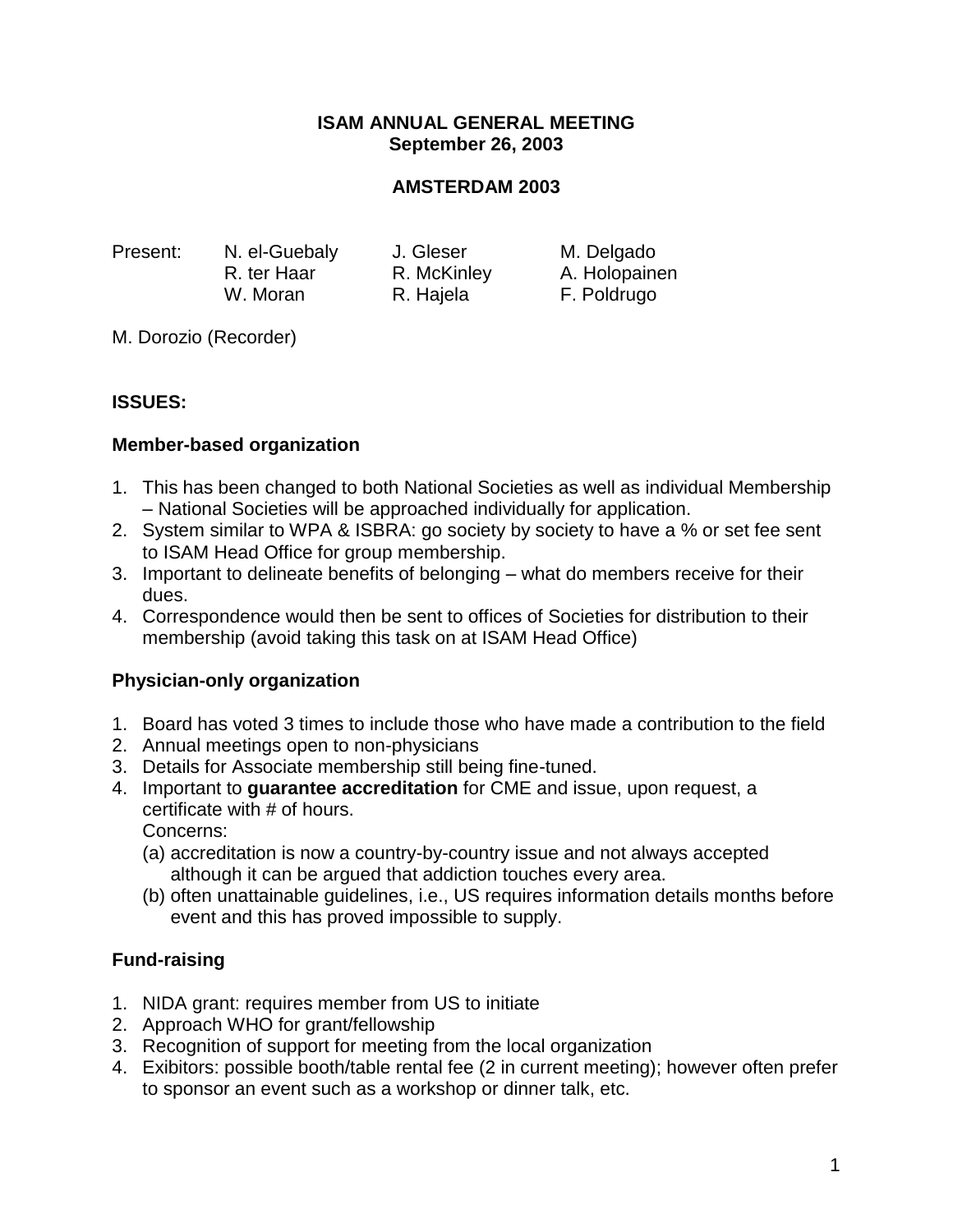## **Annual Meetings**

- 1. Recognition and thanks to the Dutch Society and the Netherlands in general, and Andrea van der Pouw in particular for the organization and implementation of conference.
- 2. Abstracts will be available on-line or on webpages of the Dutch Association.
- 3. 2005: scheduled for 1<sup>st</sup> week in April in Buenos Aires or Mar del Plata, Argentina
- 4. 2006: suggested alternatives include, Athens, Thailand/Asia and boat on Mediterranean.

## **Regional Meetings**

- 1. Easier to organize and more geared to local needs.
- 2. Information table and posters can be set up by ISAM member at Regional meetings if personal connections exist as some organizations not interested in having another society promote their event.
- 3. Let office know is poster needed. Also can have 4 slides available as package with general information on ISAM available to Board members.
- 4. Suggestion to co-host with British Doctors & Dentists group in Scotland.
- 5. Current identifiable geographical areas with gaps: Australia, Africa, and Asia.

# **TASK FORCES**

### **Education**

- 1. International Certification Project:
	- Link with Committee
	- Education is issue that generates the most interest
	- First identify 10 people to form working group
	- This group will in turn identify small list of English-language reference texts to start collecting pool of 350 questions
	- These will be reduced to 200 for certification exam
	- Investigate reciprocity with countries that already have certification
	- Exam can be administered locally and in conjunction when possible with Annual meeting
	- Goal: to have ready for Argentina
	- Validity/reliability of questions: need to hire educator/psychologist to evaluate

## **Physician Health**

Committee has suggestion for Helsinki meeting organizers to have the Task Force meeting later in day instead of morning.

"Mutual Health Meeting" is being advertised.

### **Adolescents and Family**

Yifrah Kaminer is looking for participants for this task force on Adolescents and the Family.